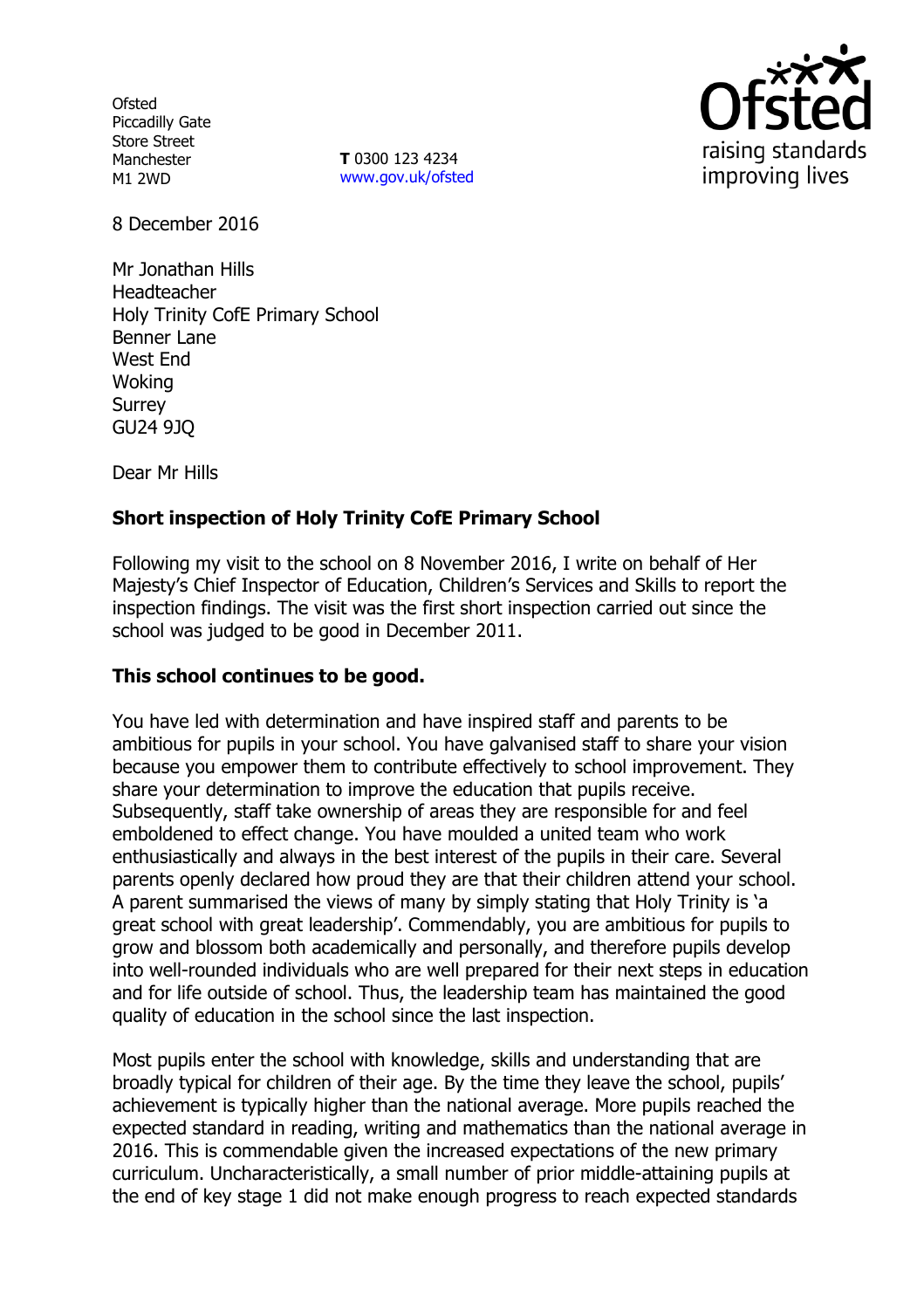

by the end of key stage 2, despite the additional help they received throughout the year. Attainment is good because the vast majority of pupils make at least expected progress from their different starting points and some pupils make accelerated progress to reach the highest levels of achievement, known as 'greater depth', in reading, writing and mathematics.

You and your staff have worked creditably to meet the recommendations from the previous inspection. The effectiveness of leadership has been strengthened because responsibilities for steering subjects, key stages and areas for improvement, such as the introduction of mathematics mastery, have been delegated to middle leaders. Middle leaders support you unreservedly and competently. They have assisted you in raising the quality of teaching because they are involved effectively in monitoring and evaluating the performance of colleagues and are excellent role models to others. As a result, the quality of teaching has improved to become consistently good across the school. This in turn has had an impact on the progress that pupils make.

Learning is mostly well matched to the needs of pupils, including in early years and for the most able pupils. Occasionally, middle-attaining pupils spend too long repeating work that they can already do, especially in mathematics, rather than forging learning forward and applying what they know in a range of ways to deepen their understanding. Nonetheless, most pupils feel that teachers encourage them to do their best in lessons and many pupils feel that work challenges them.

You know the strengths of the school and what needs to be accomplished to make the school even better. For instance, leaders from all key stages understand that more pupils need to make greater than expected progress to raise the proportion of pupils who achieve greater depth by the time they leave the school. Leaders should continue to stretch the most able pupils and challenge middle-attaining pupils to think more deeply and apply their knowledge in a range of ways, so that they too can reach the highest levels of attainment.

You are supported well by senior leaders and by a positive staff team who are single-minded in their drive to provide a high standard of education for pupils. For example, a focus on boys' writing in early years has resulted in significant improvement in boys' achievement. In 2016 assessments, boys outperformed the girls in writing by the end of early years.

A strong sense of respect and equality of opportunity pervades the school. Leaders have worked tremendously hard to improve pupils' spiritual, moral, social and cultural development (SMSC) since the last inspection. The school's endeavours have been recognised through the achievement of the Rights Respecting Award. Pupils have opportunities to learn about, and communicate with, international schools. SMSC is woven seamlessly through the curriculum, underpinned by the school's own values which are firmly founded on British values. Many parents express that the school nurtures their children to become 'well-rounded, responsible individuals'. Pupils universally say that the school encourages them to respect people from other backgrounds and to treat everyone with respect.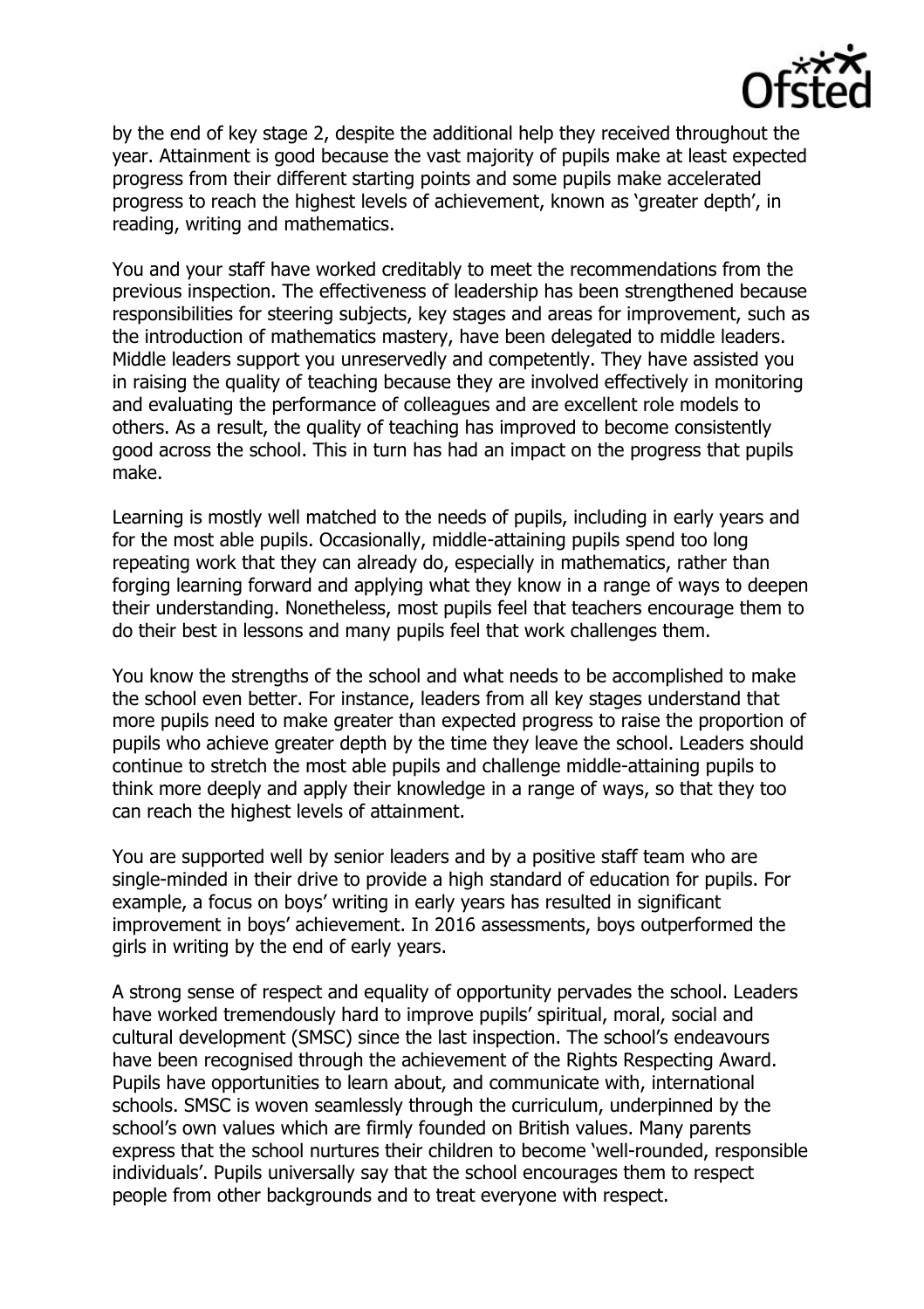

## **Safeguarding is effective.**

School leaders have ensured that all safeguarding arrangements are fit for purpose and records are detailed and of high quality. This is reinforced by a deeply embedded, caring and nurturing environment which focuses on the well-being and safety of pupils. Leaders are acutely aware of their responsibilities to protect pupils and ensure that their practice is in line with current legislation and consistently applied by staff. Leaders ensure that adults are well trained and understand their responsibility to protect pupils, including in relation to radicalisation and child sexual exploitation. Pupils who are at risk are supported very well, and leaders diligently pursue positive outcomes for the most vulnerable pupils in their care.

Pupils feel safe at the school. They know how to keep themselves safe and have a clear understanding of how to use the internet safely. Nearly all pupils feel strongly that there is an adult in the school that they can talk to if something is worrying them. Pupils are encouraged to eat healthily and participate in exercise.

Leaders are exploring strategies to promote and nurture pupils' mental health and well-being. This is to enable them to develop positive feelings about themselves and others, and be able to face life's challenges with confidence.

#### **Inspection findings**

- You have engendered a culture of high expectations that has permeated through the essence of the school's culture and has a positive impact on the academic and emotional needs of pupils. Parents too recognise this area of the school's strengths. One claimed, 'Holy Trinity is a fantastic school. It is a vibrant, happy and caring community with a strong Christian ethos.'
- $\blacksquare$  The vast majority of staff have a clear understanding of the goals the school aims to achieve and participate fully in identifying how the school can improve further. Nearly all staff believe that the school is aspirational for pupils.
- You have ensured that effective systems are in place to track pupils' attainment and progress. Leaders use this to assess how well groups of pupils are achieving, including disadvantaged pupils. You are acutely aware of how well the achievement and progress of your pupils compare to schools in the local area and to schools nationally. You hold teachers and additional adults to account for the progress that pupils make. However, leaders do not use pupils' performance information highly effectively to hone in on whole-school issues for improvement, such as targeting middle-attaining pupils to make greater than expected progress. This is mainly due to the transition from national curriculum levels to assessment without levels.
- Pupils who have special educational needs and/or disabilities receive tremendous support. Their needs are very well met because interventions are well planned and evaluated to make sure that they are making a difference. Leaders know the needs of pupils exceptionally well and expect all staff to share that knowledge. They ensure that staff receive appropriate training to help them undertake their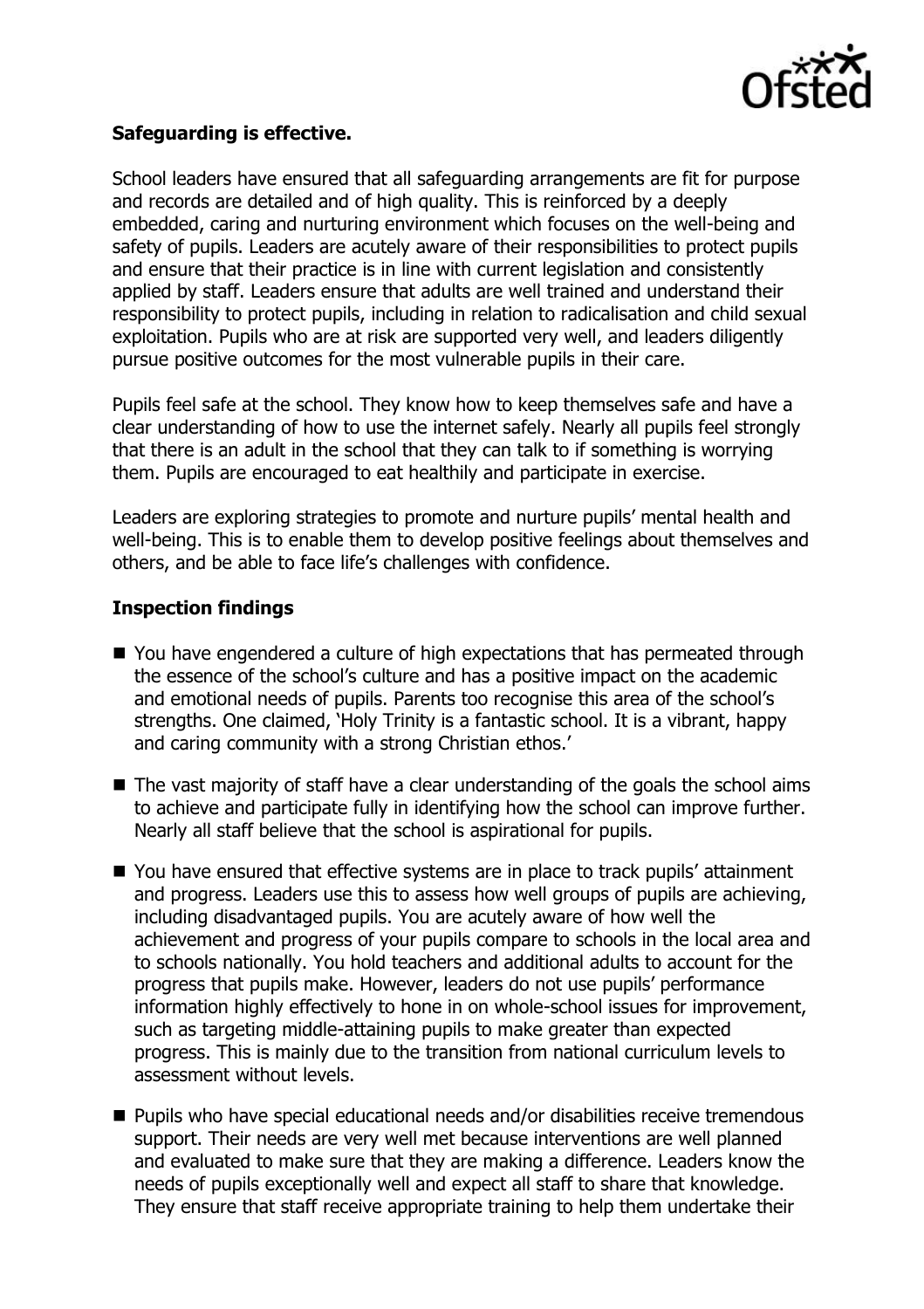

role effectively. Consequently, pupils make strong progress from their various starting points. Parents are very appreciative of the help and encouragement their children receive.

- The proportion of pupils in the school who are disadvantaged is very low compared to the national average. It is therefore difficult to compare the achievement of this group of pupils from one year to the next. Pupil premium funding is carefully allocated and evaluated to measure the difference it is making to the outcomes of this vulnerable group. Leaders target pupils' individual needs. This bespoke approach ensures that pupils make good progress from their starting points. Additional support has a positive impact on their outcomes so that their achievement reflects, or is diminishing differences rapidly with, the national average for reading, writing and mathematics. The most able disadvantaged pupils exceed expected standards, especially in early years.
- The most able pupils are challenged because work is closely matched to their needs. Evidence in pupils' work shows that learning is tailored to help them think more deeply and apply what they know in a range of ways. Work in books and observations in lessons evidence the good progress they make in reading, writing and mathematics and in a wide range of subjects. For instance, the most able pupils write at length and use a range of complex sentences enhanced by rich vocabulary and precise punctuation.
- Early years is well led, and consequently there have been improvements to the overall quality of provision. There is a strong emphasis on children leading their own learning because the environment is well structured to allow them to do so. Children told me how much they enjoy coming to school. Children are engaged and motivated in all areas of learning.
- During this visit, children excitedly formed letters and numbers to show me how much they had learned. They strengthened their gross motor skills by making towers out of rubber tyres and climbed inside them. Children danced expressively to music and created culinary delights in the mud kitchen. Adults skilfully asked questions to draw out what children know and understand. Even more dialogue between adults and children would deepen children's understanding and pull together all aspects of their learning so that more children exceed early years expectations.
- Children in early years are effective communicators and are able to explain clearly what they are doing and why. A group of children explained how the seeds in the apples they were eating grow into apple trees, making even more apples.
- Children receive a very good start to their education and are well prepared for Year 1. One parent eagerly shared that their child had 'learned so much in a short space of time. I am quite amazed.' The proportion of children reaching a good level of development by the end of early years is above the national average consistently. However, leaders are ambitious to increase the number of pupils who reach the expected standard and exceed it. This in turn will help pupils to achieve more highly as they journey through the school.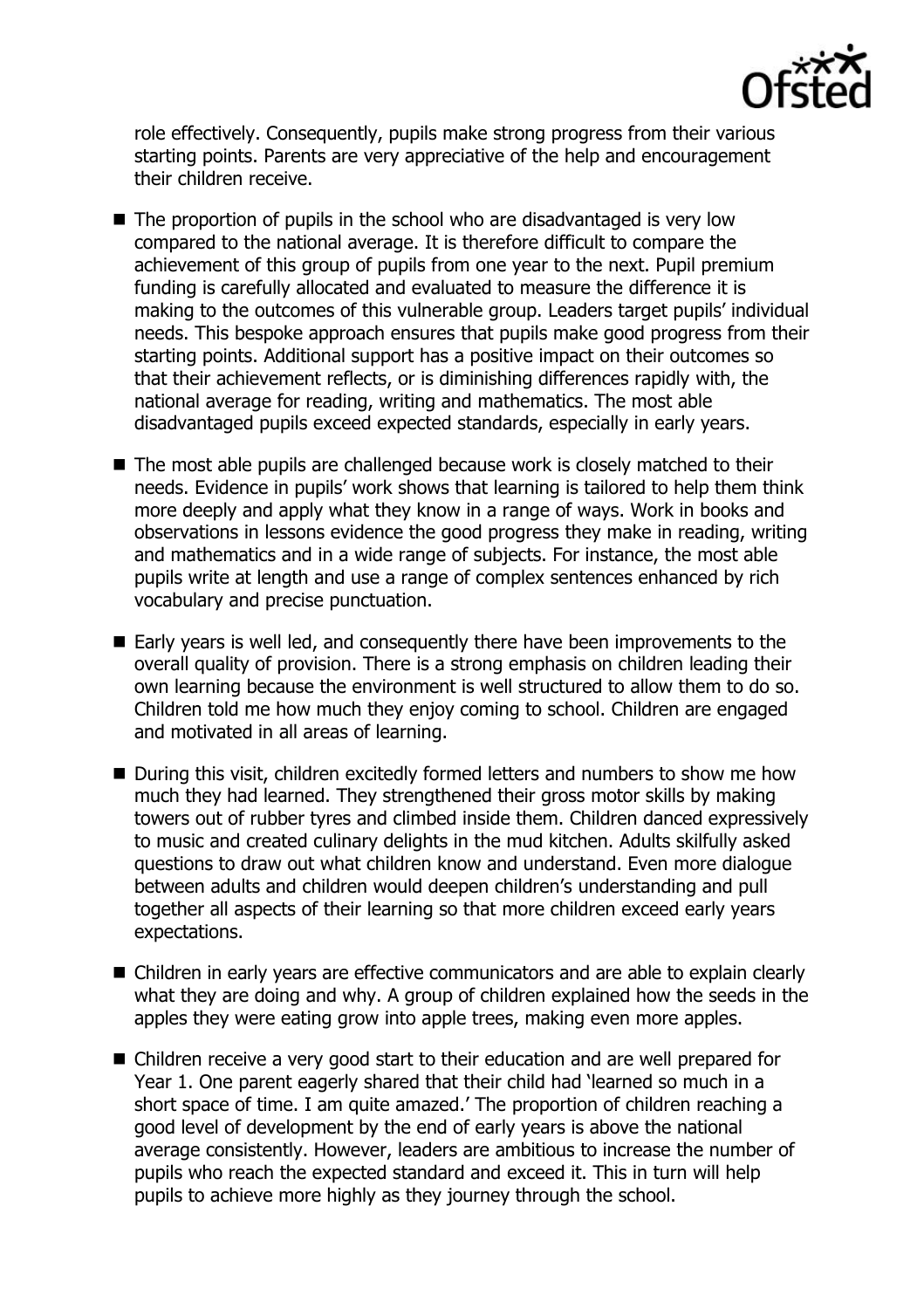

- **Pupils are taught the sounds that letters make, known as phonics, highly** effectively. Pupils in Year 1 are able to spell words, such as 'flash' and 'zoom', confidently and accurately. Pupils in the early stages of reading can identify phonemes and digraphs, such as 'sh' in words. They persist in blending the sounds that letters make to form words. Pupils enjoy reading and know that it helps them to improve their vocabulary. The most able pupils read fluently and grasp meaning and inference swiftly. They enjoy fiction and non-fiction text. Consequently, the proportion of pupils who achieve the expected standard in phonics at the end of Year 1 is above the national average. This underpins pupils' continued high achievement in reading.
- Work in books shows the wide range of vocabulary used by pupils in their writing. Pupils have secure grammatical knowledge because it is taught very well across the school. For example, Year 3 pupils know that a bossy verb, such as 'sit' or 'stop', is more accurately known as an imperative verb.
- **Pupils in key stages 1 and 2 are working towards mastery in mathematics. There** are many opportunities for pupils to apply what they have learned and select mathematical problems that challenge them. Pupils reason and investigate the most efficient strategies to tackle complex calculations. Sometimes, learning is not pitched at quite the right level and activities are too repetitive to ensure that pupils make as much progress as they could, particularly for middle-attaining pupils.
- The curriculum engages pupils and provides them with a wealth of opportunities to practise and apply their English and mathematics skills. The curriculum is balanced and enriched by a wide range of additional activities, such as the 'Run to Rio' and evening visits to the school to study nocturnal animals. In addition, pupils' learning is enhanced by after-school clubs and by a range of trips. During this visit, Year 2 pupils welcomed the 'bat man' and a gentleman bearing two owls, to help them learn more about nocturnal animals. As a result, learning is fun and pupils make good progress across a wide range of subjects.
- **Pupils have praiseworthy attitudes to learning. There is a buzz of engagement** and participation in every classroom which contributes positively to the progress that pupils make. Most pupils flourish because they are resilient and persevere in their learning. Leaders continue to aspire for all pupils to be actively involved in their own learning and develop positive ambitions for their futures. Leaders know that this will increase the progress that pupils make so that they reach the outcomes of which they are capable.
- **Pupils' attendance is above the national average for primary schools and has** been for many years. Nearly all pupils say that they enjoy coming to school. The number of pupils that have too many days off school is very low. Leaders work hard to support families when attendance is not as good as it should be. Leaders work closely with the education welfare officer who helps them in their quest to seek solutions.
- **Parents are overwhelmingly positive about the school. They particularly value the** approachability and accessibility of yourself and your staff. They express how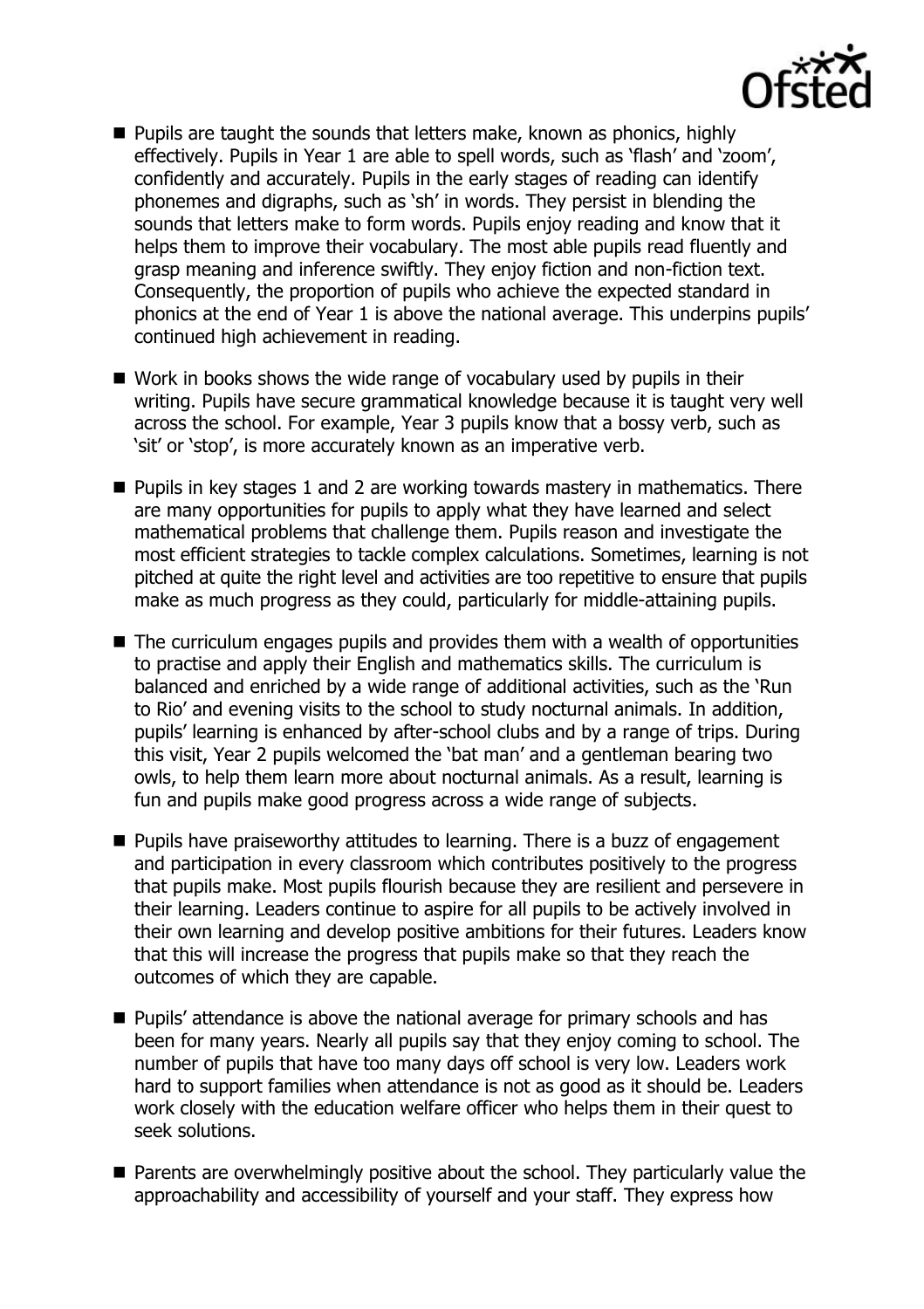

strongly the school's values shine in all aspects of the school's work. A parent expressed the view of many by saying, 'There is no hierarchy in the organisation. Parents are encouraged to come forward with any issues.' The vast majority of parents are delighted that their children attend your school and 'would fully and wholeheartedly recommend this school to others'.

Governors add to the capacity of leaders to improve the school further. Governors are outward-looking, thoughtful and skilled. They share your ambitions for pupils. They ask searching questions about how the work of the school could be improved. They provide challenge and support because they clearly understand the school's strengths and weaknesses. This is because leaders are transparent and acknowledge the importance of being held to account. Admirably, governors recognise the importance of staff well-being, including that of the headteacher. Governors take their responsibility to safeguard pupils very seriously and discharge their strategic duties well.

## **Next steps for the school**

Leaders and those responsible for governance should:

- $\blacksquare$  increase the proportion of pupils who make more than expected progress, especially middle-attaining pupils, so that even more pupils achieve greater depth by the end of each key stage
- $\blacksquare$  fine tune the analysis of how well pupils are achieving to precisely hone in on whole-school areas for improvement
- continue to promote pupils' positive attitudes towards themselves and their learning, so that they aspire and feel empowered to take ownership of their own progress and attainment.

I am copying this letter to the chair of the governing body, the director of education for the Diocese of Guildford and the director of children's services for Surrey. This letter will be published on the Ofsted website.

Yours sincerely

Abigail Birch **Her Majesty's Inspector**

#### **Information about the inspection**

I met with you, the deputy headteacher and other leaders, those responsible for safeguarding, including the school business manager and members of the governing body. I also spoke to a representative of the local authority. I visited classes across early years and key stages 1 and 2 with yourself and the deputy headteacher. I spoke to pupils during lessons, and pupils were spoken to formally to gather their views. I took account of the 117 responses made by pupils to Ofsted's online questionnaire. I looked at their work in a range of subjects alongside middle